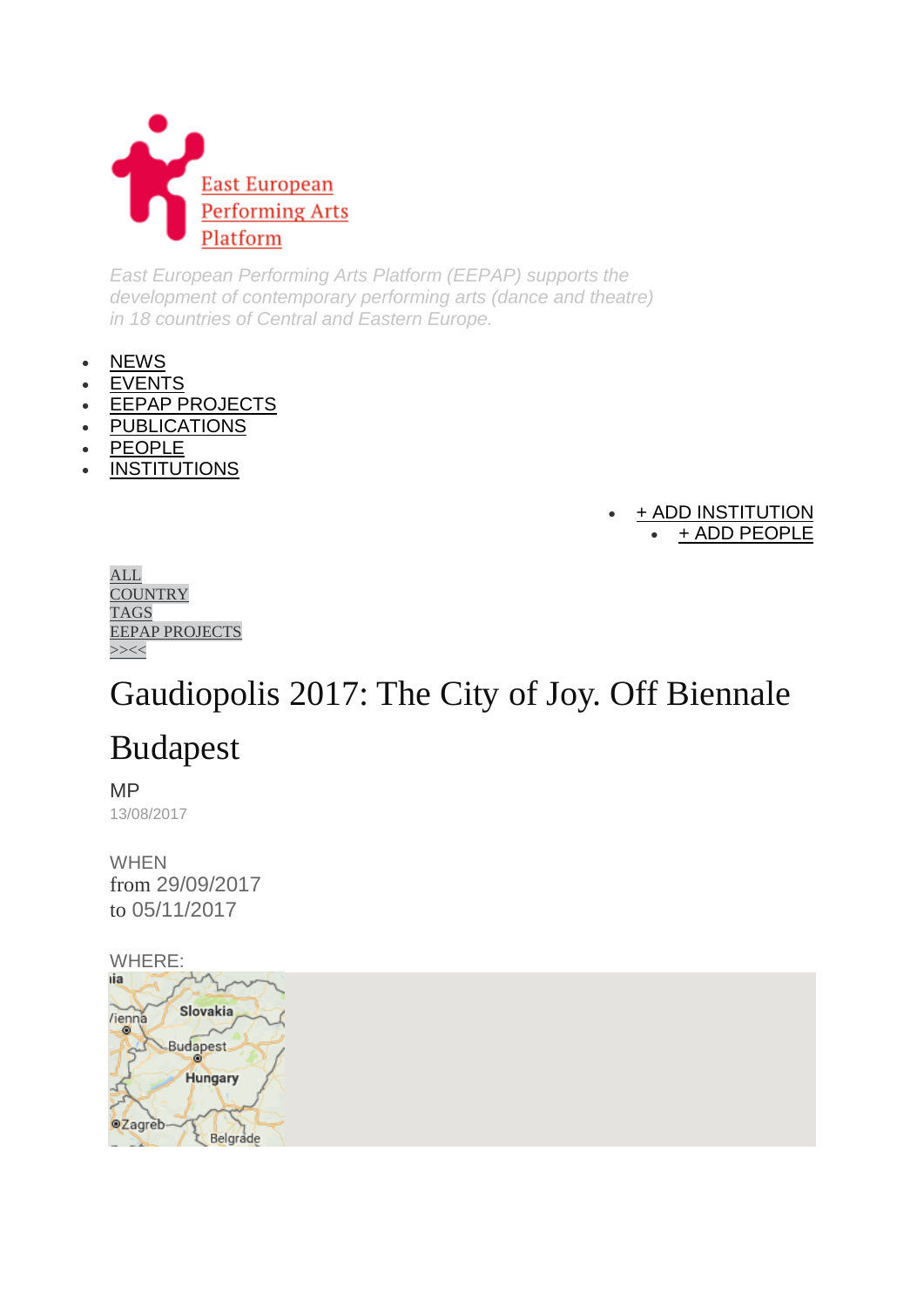

### Google

Map **Satellite** 

Map Data [Terms of Use](https://www.google.com/intl/en_US/help/terms_maps.html)

TAGS: [festival](http://eepap.culture.pl/tags/festival) [hungary](http://eepap.culture.pl/tags/hungary) [budapest](http://eepap.culture.pl/tags/budapest) [off](http://eepap.culture.pl/tags/off) [biennale](http://eepap.culture.pl/tags/biennale) [gaudiopolis](http://eepap.culture.pl/tags/gaudiopolis) What is OFF?

An international contemporary art event, OFF-Biennale Budapest is the largest civil, independent arts initiative in Hungary. Organized on a grassroots basis, OFF-Biennale is based on self-organization and a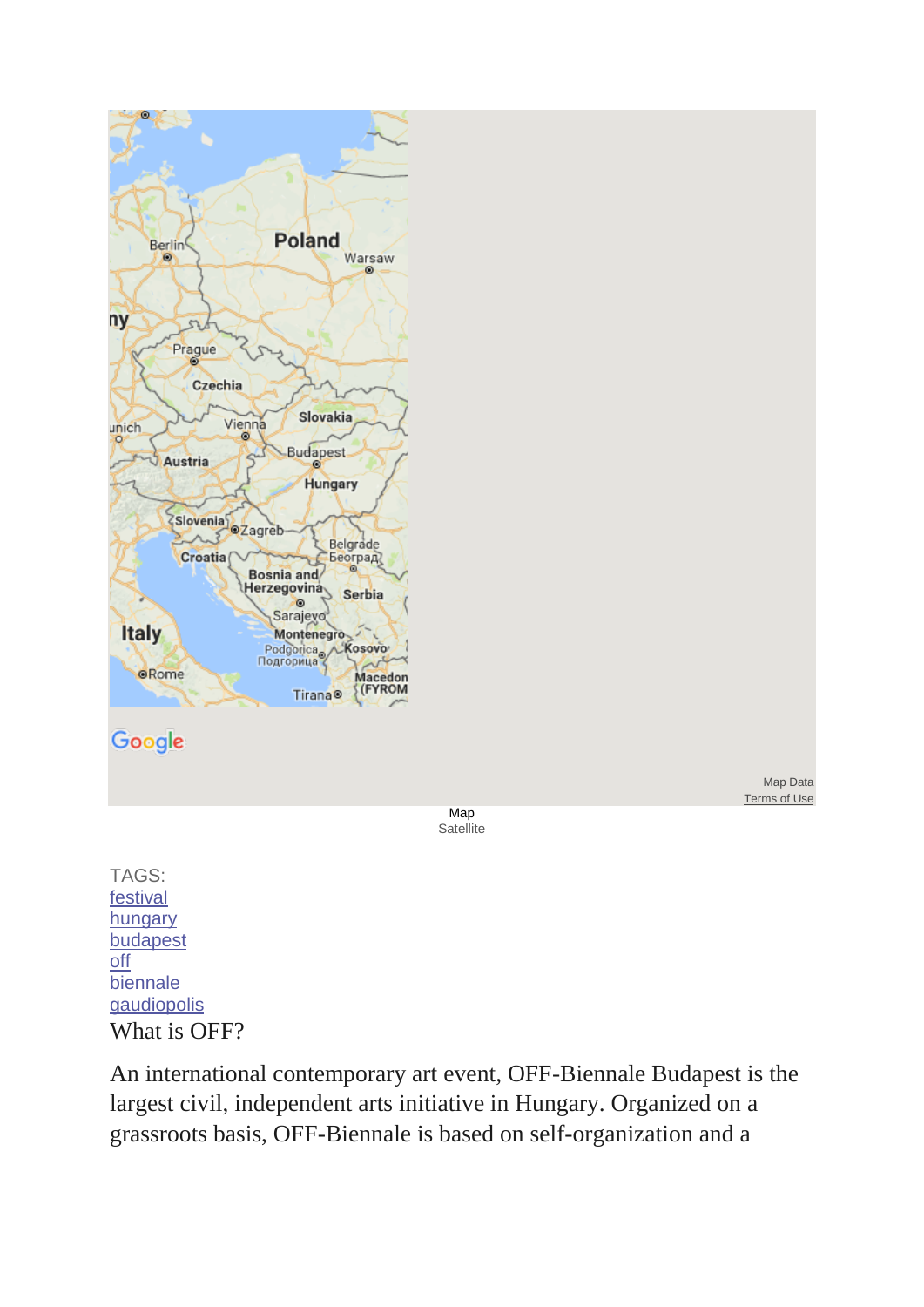voluntary collaboration of artists, groups of artists, curators, gallerists, and collectors, among others.

OFF supports the work of Hungarian artists and brings the international art scene closer to the Hungarian public; it produces new artworks, exhibitions, publications, events, and education programs. Settling in private apartments, vacant shop premises, industrial buildings, alternative theaters, and public places, it invites the public to explore the city. It does not apply for Hungarian state funding, and stays away from state-run art institutions. It strives to take an active part in the social discourse on public issues and to enhance the culture of democracy by the means of art.

According to OFF-Biennale, art is a laboratory for social change; it is bewildering, putting the familiar into new perspective, interrupting the routines of thought and action. As such, it contributes to new thoughts and ideas, to the dismantling of prejudice, to the discovery of individual and common opportunities previously unnoticed. Thus, the role independent contemporary art plays in a democratic society is essential.

### Aims

We launched this project in 2014 to help reestablishing the foundations of an independent Hungarian art scene. To create a common platform for them, we invited the partakers of the scene to realize a biennale on a grassroots and collaborative basis, without any support from the Hungarian government, outside official state arts institutions. During its five weeks in spring 2015, the first edition of OFF-Biennale Budapest hosted nearly 200 programs, featuring more than 350 artists from 22 countries in more than 100 venues (the majority in Budapest, and a lesser number in cities outside the capital and abroad). Our programs attracted 35.000 visitors.

The first edition of OFF-Biennale drew momentum from the joint struggle for the sustainability of a critical-minded and independent art and thinking, in a social environment that witnessed increasingly antidemocratic, segregationist, and xenophobic tendencies. As a next step, we must move forward and prove art's competence, audacity, and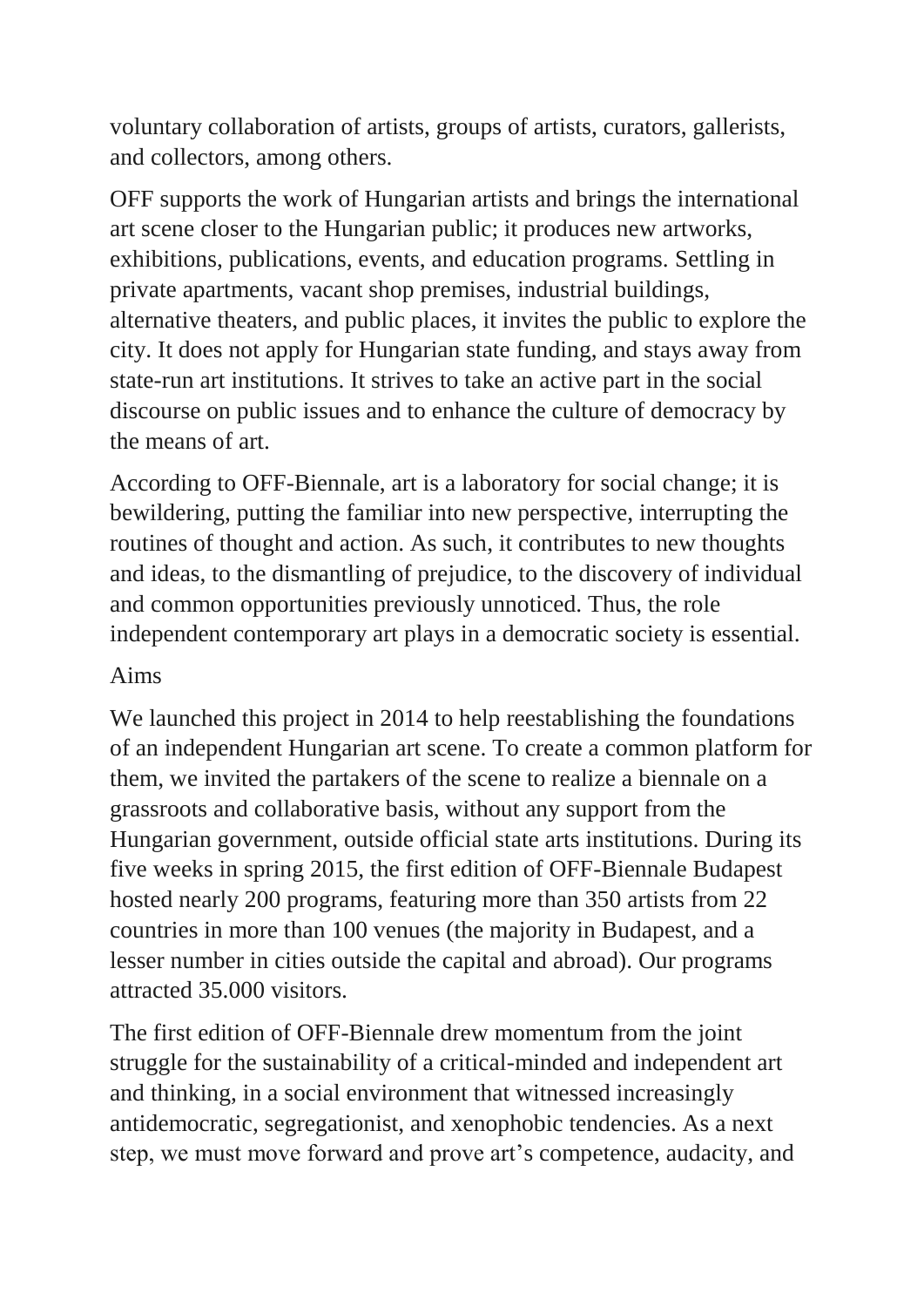commitment in social issues. With this aim in view, we have decided to give this year's biennale a thematic frame that allows us to address crucial and intriguing issues having their bearing on both the present and the future, as well as to discover the liberating power of art, as we occupy the city in a variety of ways.

#### Thematic Focus

Gaudiopolis 2017 – The City of Joy

Gaudiopolis (1945–1950) was the name of a Children's Republic founded in the aftermath of World War II in Budapest by Lutheran pastor Gábor Sztehlo. His orphanage provided shelter and home for hundreds of children regardless of their religion, social background, or nationality, who lost their parents to the war. Children dwellers of the "City of Joy" formed their own government, elected their representatives, and adopted laws that applied to everybody (including teachers). This community set out to learn democracy anew and, eliminating all social barriers in the spirit of Christ's gospel, to educate children to become "independent, self-conscious, practically trained, and theoretically qualified citizens striving for better self-understanding and self-criticism." Gaudiopolis achieved a certain level of self-sustainability through the residents' common work. Although it did receive some funds from the state, it functioned independently until its 1950 nationalization. The story of the Children's Republic was immortalized in the film Somewhere in Europe (1948, dir. Géza Radványi), in which many of the children of the community also took part as actors.

Photos